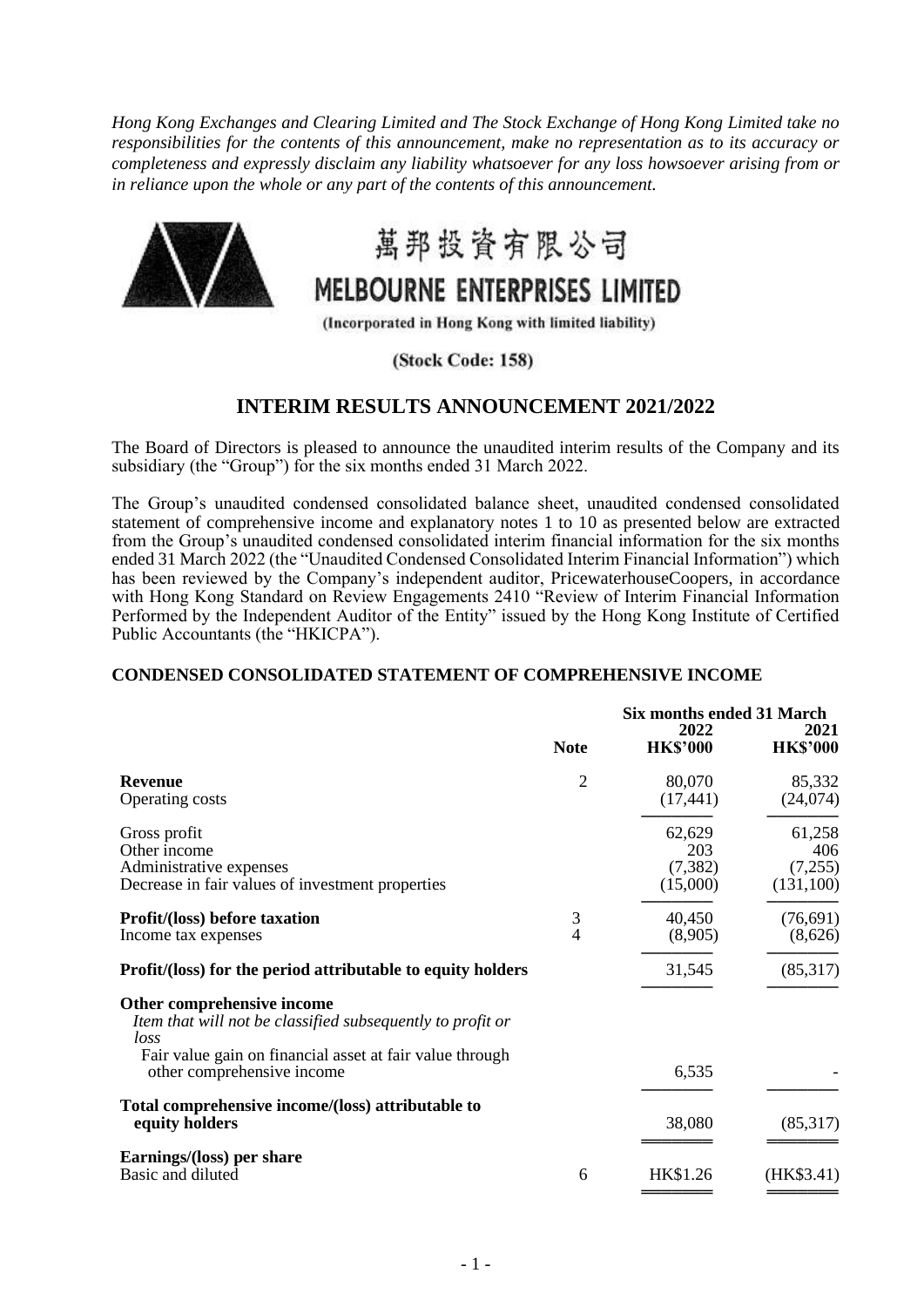# **CONDENSED CONSOLIDATED BALANCE SHEET**

|                                                                                                        | <b>Note</b> | 31 March<br>2022<br><b>HK\$'000</b> | <b>30 September</b><br>2021<br><b>HK\$'000</b> |
|--------------------------------------------------------------------------------------------------------|-------------|-------------------------------------|------------------------------------------------|
| <b>Non-current assets</b>                                                                              |             |                                     |                                                |
| Property, plant and equipment<br>Investment properties<br>Investment accounted for using equity method | 7<br>7      | 65<br>7,488,500                     | 84<br>7,503,500                                |
| Financial asset at fair value through other<br>comprehensive income<br>Advances to an investee company | 8           | 104,808<br>29,605                   | 98,273<br>29,605                               |
| Deferred rent receivables                                                                              | 9           | 962                                 | 505                                            |
|                                                                                                        |             | 7,623,940                           | 7,631,967                                      |
| <b>Current assets</b><br>Debtors, other receivables, deposits and prepayments<br>Prepaid income tax    | 9           | 8,430<br>259                        | 9,109                                          |
| Cash and bank balances                                                                                 |             | 235,577                             | 250,110                                        |
|                                                                                                        |             | 244,266                             | 259,219                                        |
| <b>Current liabilities</b><br>Creditors, accruals and deposits<br>Current tax payable                  | 10          | 40,108                              | 44,753<br>11,764                               |
|                                                                                                        |             | 40,108                              | 56,517                                         |
| <b>Net current assets</b>                                                                              |             | 204,158                             | 202,702                                        |
| <b>Total assets less current liabilities</b>                                                           |             | 7,828,098                           | 7,834,669                                      |
| <b>Non-current liabilities</b>                                                                         |             |                                     |                                                |
| Provision for long service payments<br>Deferred tax liabilities                                        |             | 15,192<br>2,292                     | 14,843<br>2,292                                |
|                                                                                                        |             | 17,484                              | 17,135                                         |
| Net assets                                                                                             |             | 7,810,614                           | 7,817,534                                      |
| <b>Equity</b>                                                                                          |             |                                     |                                                |
| Share capital<br>Fair value through other comprehensive income reserve                                 |             | 125,000<br>104,807                  | 125,000<br>98,272                              |
| Retained profits                                                                                       |             | 7,580,807                           | 7,594,262                                      |
| <b>Total equity</b>                                                                                    |             | 7,810,614                           | 7,817,534                                      |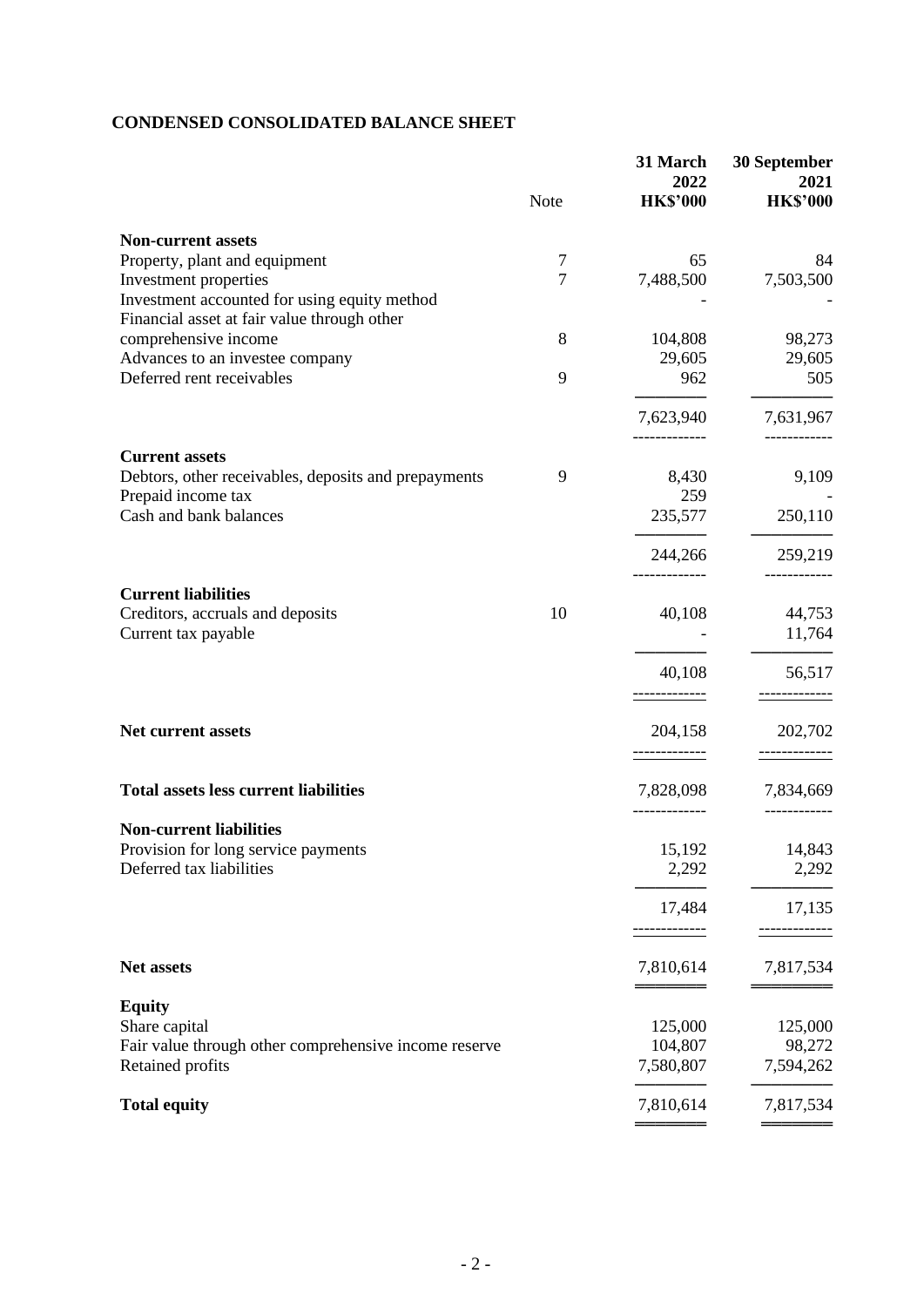#### **1. BASIS OF PREPARATION**

The Unaudited Condensed Consolidated Interim Financial Information has been prepared in accordance with Hong Kong Accounting Standard ("HKAS") 34 "Interim Financial Reporting" issued by the HKICPA.

The Unaudited Condensed Consolidated Interim Financial Information should be read in conjunction with the Group's annual audited consolidated financial statements for the year ended 30 September 2021 (the "2021 Annual Financial Statements"), which have been prepared in accordance with the Hong Kong Financial Reporting Standards ("HKFRS") issued by the HKICPA.

The accounting policies and methods of computation used in the preparation of the Unaudited Condensed Consolidated Interim Financial Information are consistent with those set out in the 2021 Annual Financial Statements, except for the adoption of the following amendments to existing standards issued by the HKICPA:

| HKAS 39, HKFRS 4, HKFRS 7, | Interest Rate Benchmark Reform – Phase 2      |
|----------------------------|-----------------------------------------------|
| HKFRS 9 and HKFRS 16       |                                               |
| Amendment                  |                                               |
| <b>HKFRS</b> 16 Amendment  | COVID-19 Related Rent Concessions beyond 2021 |

The adoption of these amendments to existing standards does not have any significant effect on the results and financial position of the Group.

The HKICPA has issued certain new standard, interpretation, amendments and improvements to existing standards which are not yet effective for the year ending 30 September 2022 and have not been early adopted by the Group. The Group will apply these new standard, interpretation, amendments and improvements to existing standards as and when they become effective. The Group has already commenced an assessment of the related impact to the Group and it is not yet in a position to state whether any substantial changes to the Group's significant accounting policies and presentation of the financial information will be resulted.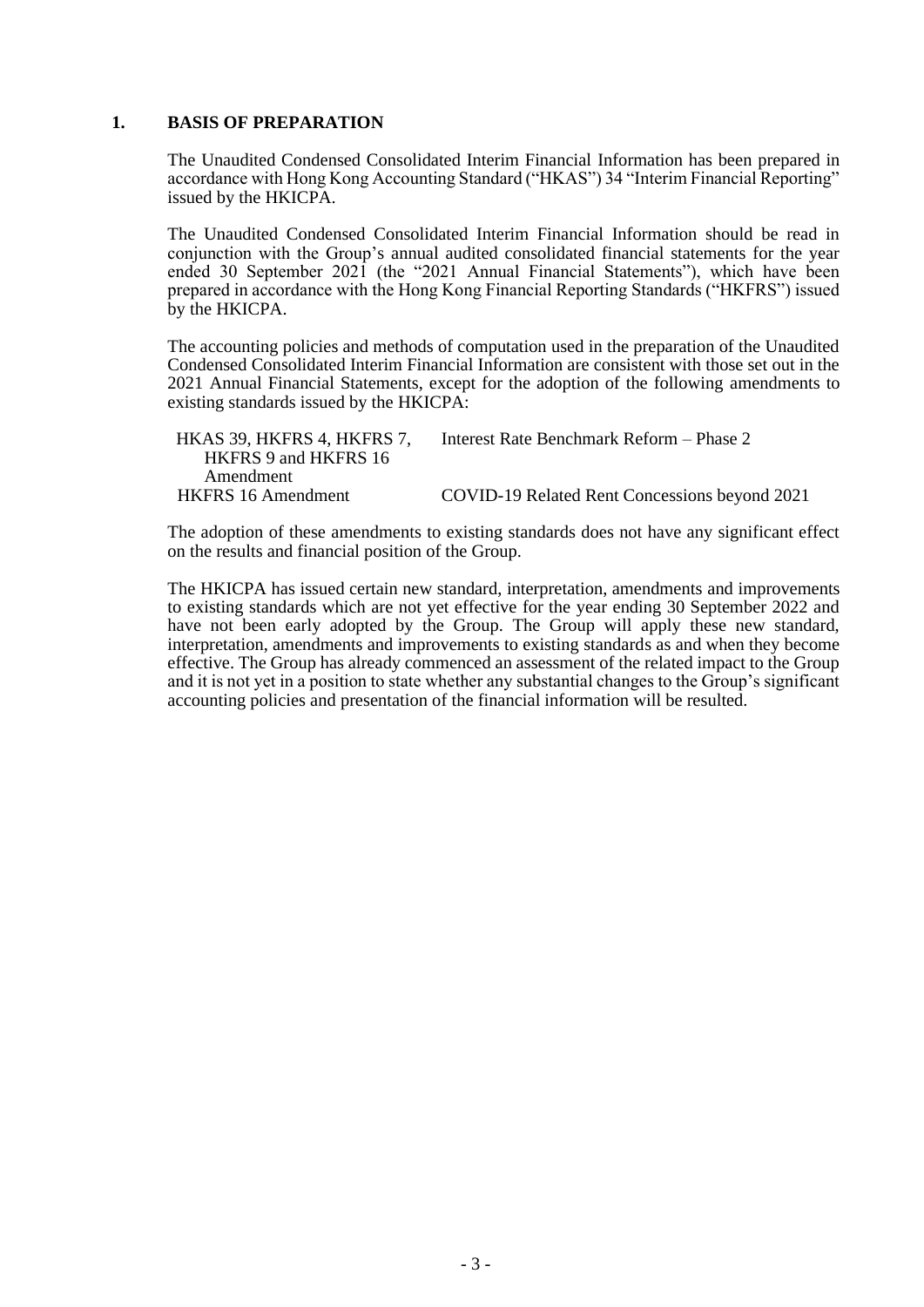## **2. SEGMENT INFORMATION**

The Board collectively has been identified as the chief operating decision-maker. The Board reviews the Group's internal reporting in order to assess performance and allocate resources.

The Board considers property investment in Hong Kong as the sole operating segment of the Group.

|     |                                                                        |                         | Six months ended 31 March |  |
|-----|------------------------------------------------------------------------|-------------------------|---------------------------|--|
|     |                                                                        | 2022<br><b>HK\$'000</b> | 2021<br><b>HK\$'000</b>   |  |
| (a) | <b>Revenue</b>                                                         |                         |                           |  |
|     | Property investment                                                    |                         |                           |  |
|     | Rental income                                                          | 70,814                  | 76,528                    |  |
|     | Property management fee income                                         | 9,256                   | 8,804                     |  |
|     |                                                                        | 80,070                  | 85,332                    |  |
|     |                                                                        |                         |                           |  |
| (b) | Contribution to profit/(loss) before taxation<br>Property investment - |                         |                           |  |
|     | Rental operations                                                      | 55,450                  | 54,409                    |  |
|     | Decrease in fair values of investment properties                       | (15,000)                | (131,100)                 |  |
|     | Profit/(loss) before taxation                                          | 40,450                  | (76,691)                  |  |
|     |                                                                        |                         |                           |  |

Revenue (representing turnover) represents gross rental and service income from investment properties in Hong Kong.

## **3. PROFIT/(LOSS) BEFORE TAXATION**

Profit/(loss) before taxation is stated after crediting and charging the following:

|                               | Six months ended 31 March |                         |
|-------------------------------|---------------------------|-------------------------|
|                               | 2022<br><b>HK\$'000</b>   | 2021<br><b>HK\$'000</b> |
| Crediting:<br>Interest income | 130                       | 330                     |
| Charging:<br>Depreciation     | 43                        | 266                     |

## **4. INCOME TAX EXPENSES**

|                         | Six months ended 31 March |                         |
|-------------------------|---------------------------|-------------------------|
|                         | 2022<br><b>HK\$'000</b>   | 2021<br><b>HK\$'000</b> |
| Current income tax      |                           |                         |
| - Hong Kong profits tax | 8.905                     | 8,626                   |
|                         |                           |                         |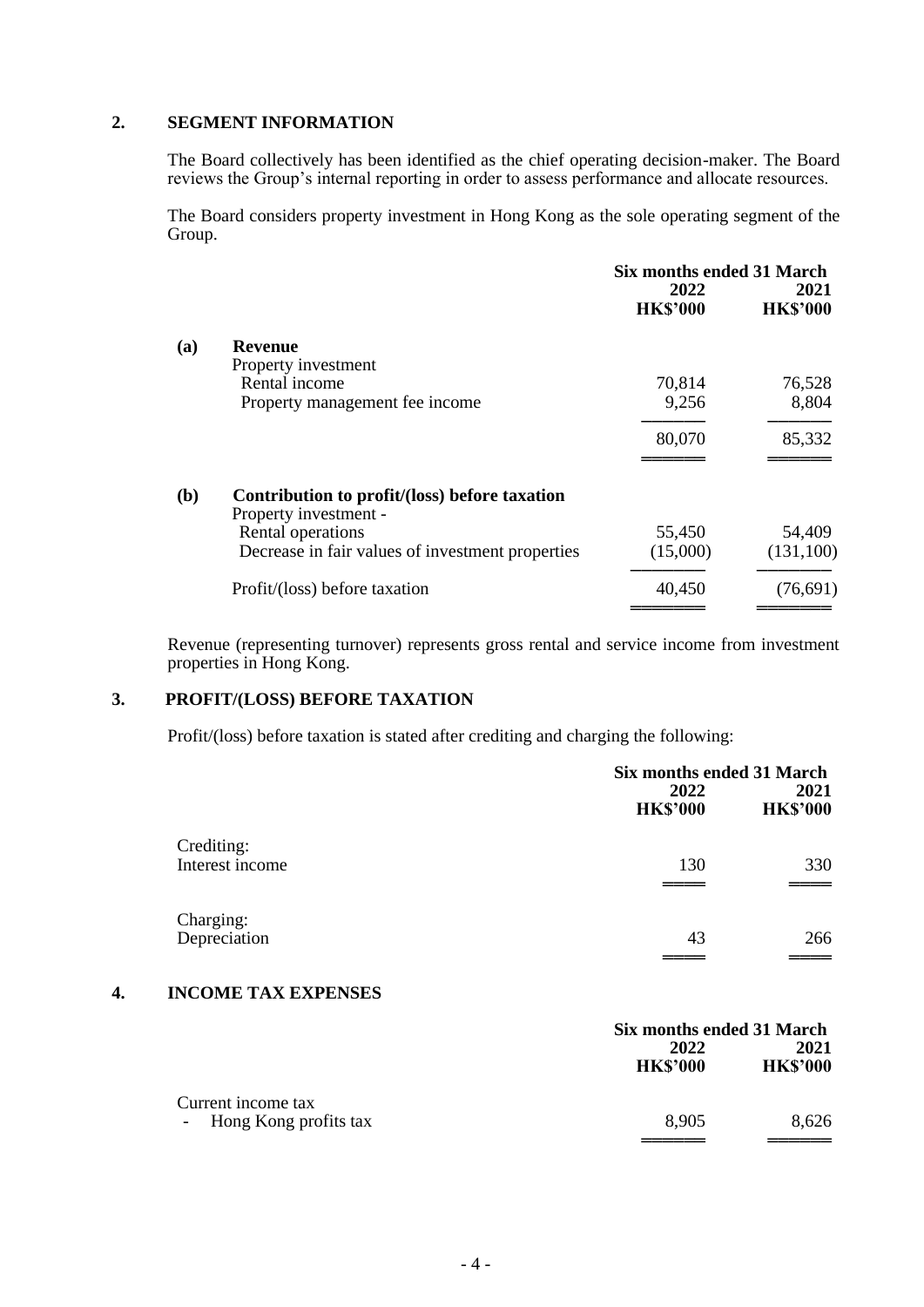#### **4. INCOME TAX EXPENSES (CONTINUED)**

For the six months ended 31 March 2022 and 31 March 2021, the provision for Hong Kong profits tax has been calculated in accordance with the two-tiered profits tax rates regime. Under the two-tiered profits tax rates regime, the first HK\$2 million of assessable profits of a qualifying corporation of the Group is taxed at 8.25%, and assessable profits above HK\$2 million of the qualifying corporation are taxed at 16.5%. The assessable profits of the other entity of the Group in Hong Kong not qualifying for the two-tiered profits tax rates regime continues to be taxed at the flat rate of 16.5%.

## **5. INTERIM DIVIDEND**

At a meeting held on 27 May 2022, the directors declared an interim dividend of HK\$1.8 per share (2021: HK\$1.8 per share) amounting to HK\$45,000,000 (2021: HK\$45,000,000). The dividend will be payable in cash. The interim dividend declared is not reflected as dividend payable in the Unaudited Condensed Consolidated Interim Financial Information, but will be reflected as an appropriation of retained profits for the year ending 30 September 2022.

## **6. EARNINGS/(LOSS) PER SHARE**

The calculation of basic earnings/(loss) per share is based on the profit for the period attributable to equity holders of HK\$31,545,000 (2021: loss for the period attributable to equity holders of HK\$85,317,000) and the 25,000,000 shares (2021: 25,000,000 shares) in issue throughout the six months ended 31 March 2022.

Diluted earnings/(loss) per share equals basic earnings/(loss) per share because there were no potential dilutive shares outstanding during the period.

## **7. INVESTMENT PROPERTIES AND PROPERTY, PLANT AND EQUIPMENT**

|                                  | Investment<br>properties<br><b>HK\$'000</b> | Property,<br>plant and<br>equipment<br><b>HK\$'000</b> | <b>Total</b><br><b>HK\$'000</b> |
|----------------------------------|---------------------------------------------|--------------------------------------------------------|---------------------------------|
| Net book value at 1 October 2021 | 7,503,500                                   | 84                                                     | 7,503,584                       |
| Decrease in fair value           | (15,000)                                    |                                                        | (15,000)                        |
| Addition                         |                                             | 24                                                     | 24                              |
| Depreciation                     |                                             | (43)                                                   | (43)                            |
| Net book value at 31 March 2022  | 7,488,500                                   | 65                                                     | 7,488,565                       |

The investment properties are held under long leases (over 50 years) in Hong Kong and were revalued on 31 March 2022 on an open market value basis by an independent professionally qualified valuer, CS Surveyors Limited.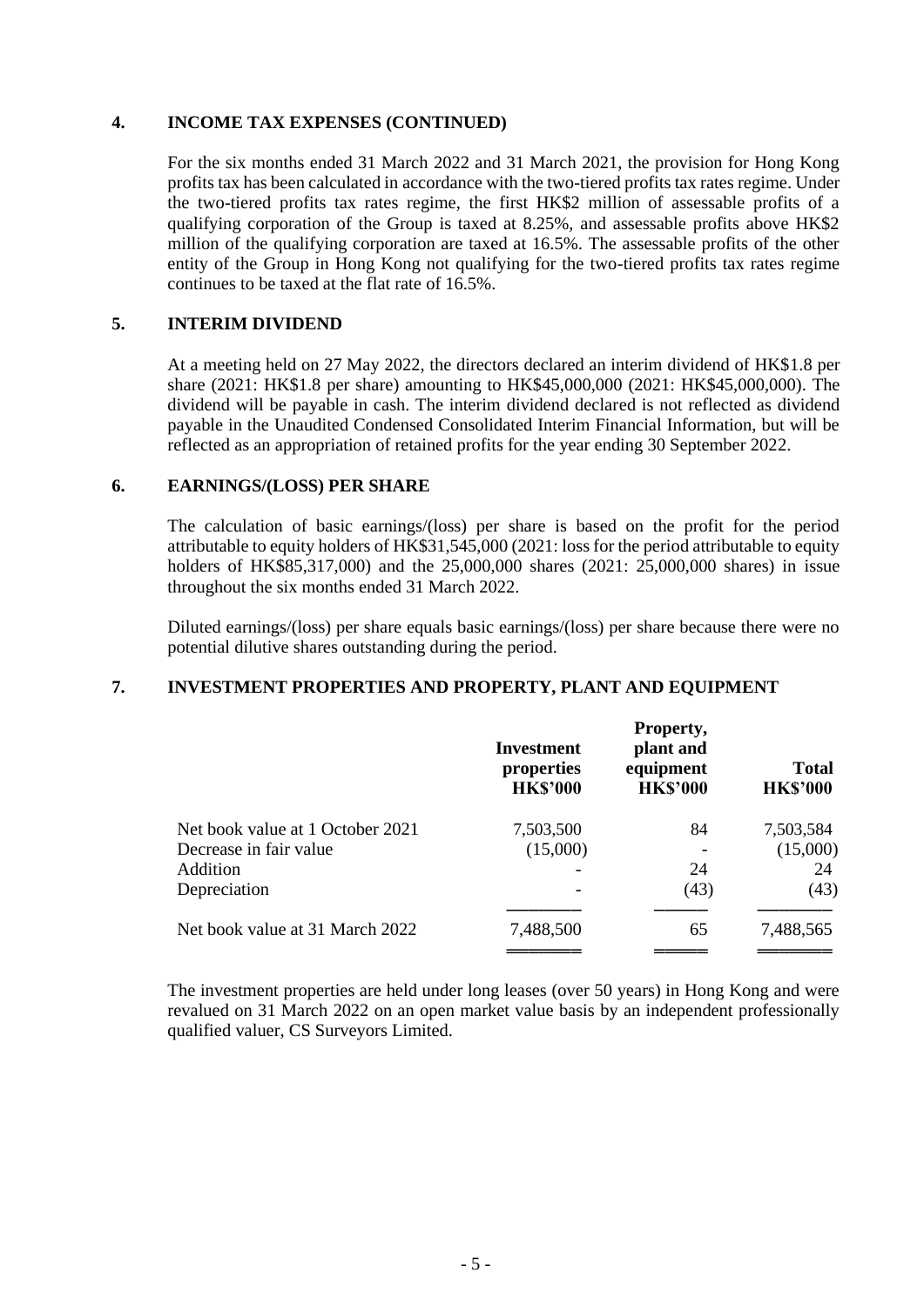## **8. FINANCIAL ASSET AT FAIR VALUE THROUGH OTHER COMPREHENSIVE INCOME**

|                                           | <b>HK\$'000</b> |
|-------------------------------------------|-----------------|
| At 1 October 2021<br>Change in fair value | 98,273<br>6,535 |
| At 31 March 2022                          | 104,808         |
|                                           |                 |

As at 31 March 2022 and 30 September 2021, financial asset at fair value through other comprehensive income represents equity interest in an unlisted company, Billion Park Investment Limited which invests in a project for the construction of commercial and residential properties and the operation of a golf course in Foshan through its associated companies.

#### **9. DEBTORS, OTHER RECEIVABLES, DEPOSITS AND PREPAYMENTS**

Balance included HK\$2,123,000 (30 September 2021: HK\$4,105,000) deferred rent receivables. Deferred rent receivables represent the accumulated difference between effective rental revenue and actual rental receipts. Deferred rent receivables amounted to HK\$962,000 (30 September 2021: HK\$505,000) which are expected to be realised twelve months after the balance sheet date are classified as non-current assets.

The ageing analysis of the trade debtors based on invoice date is as follows:

|                | 31 March<br>2022<br><b>HK\$'000</b> | 30<br><b>September</b><br>2021<br><b>HK\$'000</b> |
|----------------|-------------------------------------|---------------------------------------------------|
| Trade debtors  |                                     |                                                   |
| Within 30 days | 2,315                               | 1,871                                             |
| 31 to 60 days  | 964                                 | 591                                               |
| 61 to 90 days  | 488                                 | 313                                               |
| Over 90 days   | 625                                 | 213                                               |
|                | 4,392                               | 2,988                                             |
|                |                                     |                                                   |

Trade debtors mainly represent rental and service income receivable. The Group normally does not grant credit to trade debtors.

For the six months ended 31 March 2022, no loss allowance on trade debtors (2021: nil) was recognised in the condensed consolidated statement of comprehensive income.

## **10. CREDITORS, ACCRUALS AND DEPOSITS**

The ageing analysis of the trade creditors based on invoice date is as follows:

|                 | 31 March<br>2022<br><b>HK\$'000</b> | 30<br><b>September</b><br>2021<br><b>HK\$'000</b> |
|-----------------|-------------------------------------|---------------------------------------------------|
| Trade creditors |                                     |                                                   |
| Within 30 days  | 754                                 | 1,577                                             |
|                 |                                     |                                                   |

The carrying amounts of creditors, accruals and deposits approximate their fair value.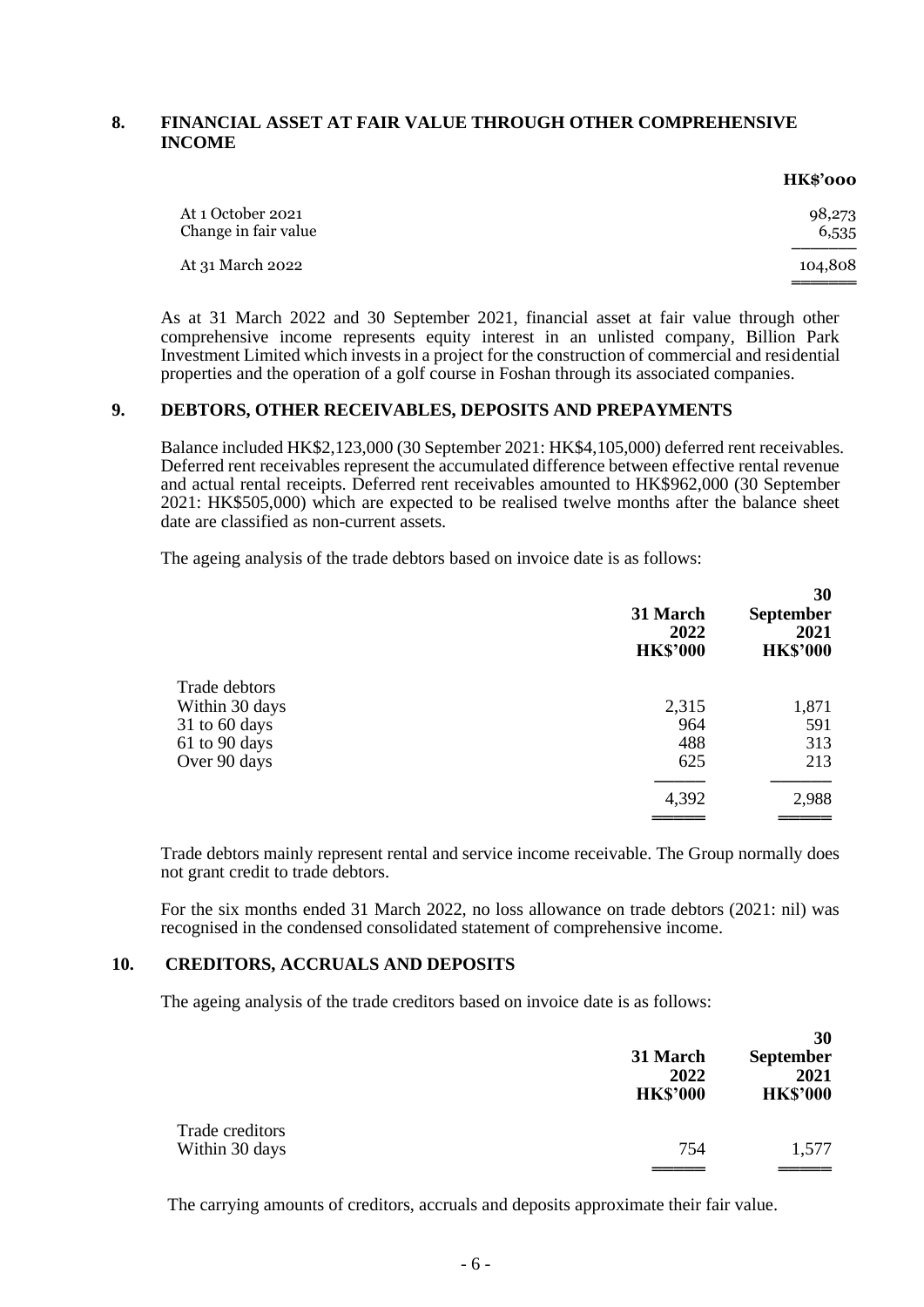## **INTERIM DIVIDEND**

At a meeting held on 27 May 2022, the directors declared an interim dividend of HK\$1.8 per share (2021: HK\$1.8 per share). The dividend will be payable in cash. Dividend warrants will be posted to shareholders by Friday, 24 June 2022.

#### **CLOSURE OF REGISTER OF MEMBERS**

The Register of Members will be closed from Tuesday, 14 June 2022 to Thursday, 16 June 2022, both days inclusive, during which period no transfer of shares will be registered. To ensure their entitlement to the interim dividend, shareholders are reminded to lodge their transfers not later than 4:30p.m. on Friday, 10 June 2022 with Computershare Hong Kong Investor Services Limited, Shops 1712-1716, 17/F., Hopewell Centre, 183 Queen's Road East, Wanchai, Hong Kong.

#### **BUSINESS REVIEW**

#### **Group Results**

The Group's performance has improved for the six months ended 31 March 2022 compared to the corresponding period in 2021. Net profit for the six months ended 31 March 2022 amounted to HK\$31.5 million (2021: Net loss of HK\$85.3 million). The profit mainly resulted from the current period's decrease in fair value loss of investment properties. The fair value loss of investment properties for the current period is HK\$15.0 million while the fair value loss of investment properties for the corresponding period of 2021 was HK\$131.1 million. After allowing for the effect of fair value changes of the investment properties, the underlying operating profit from rental operations increased by 2.0% from HK\$54.4 million to HK\$55.5 million compared with the corresponding period of 2021, while revenue for the period decreased by 6.1% to HK\$80.1 million (2021: HK\$85.3 million).

#### **Significant Investments**

The Group's investment properties at Melbourne Plaza and Kimley Commercial Building in Central were approximately 93.4% and 78.6% let respectively as at 31 March 2022 (2021: approximately 88.6% and 82.0% let).

#### **Liquidity and Financial Resources**

The Group's working capital requirement was financed by its rental income. As at 31 March 2022, the Group had cash and bank balances totaling HK\$235.6 million (30 September 2021: HK\$250.1 million). During the period, the Group did not undertake any borrowings or overdraft facilities.

#### **Employees and Remuneration Policies**

The Group employs a total of 16 employees. The Group recognises the importance of the strength of its human resources for its success. Remuneration for employees is maintained at market competitive levels and promotion and salary increments are assessed on a performance basis.

#### **Material Acquisitions, Disposals and Future Developments**

There were no acquisitions or disposals of subsidiary companies and investments accounted for using the equity method during the period. There are no other plans for material capital investments or future developments.

#### **Purchase, Sale or Redemption of Shares**

The Company has not redeemed any of its shares during the six months ended 31 March 2022. Neither the Company nor its subsidiary company has purchased or sold any of the Company's shares in the same period.

#### **Audit Committee**

The Audit Committee has reviewed the Unaudited Condensed Consolidated Interim Financial Information. The external auditor conducted a review in accordance with Hong Kong Standard on Review Engagements 2410 "Review of Interim Financial Information" issued by the Hong Kong Institute of Certified Public Accountants. On 25 May 2022, the Audit Committee met with the management and the external auditor to review the Unaudited Condensed Consolidated Interim Financial Information.